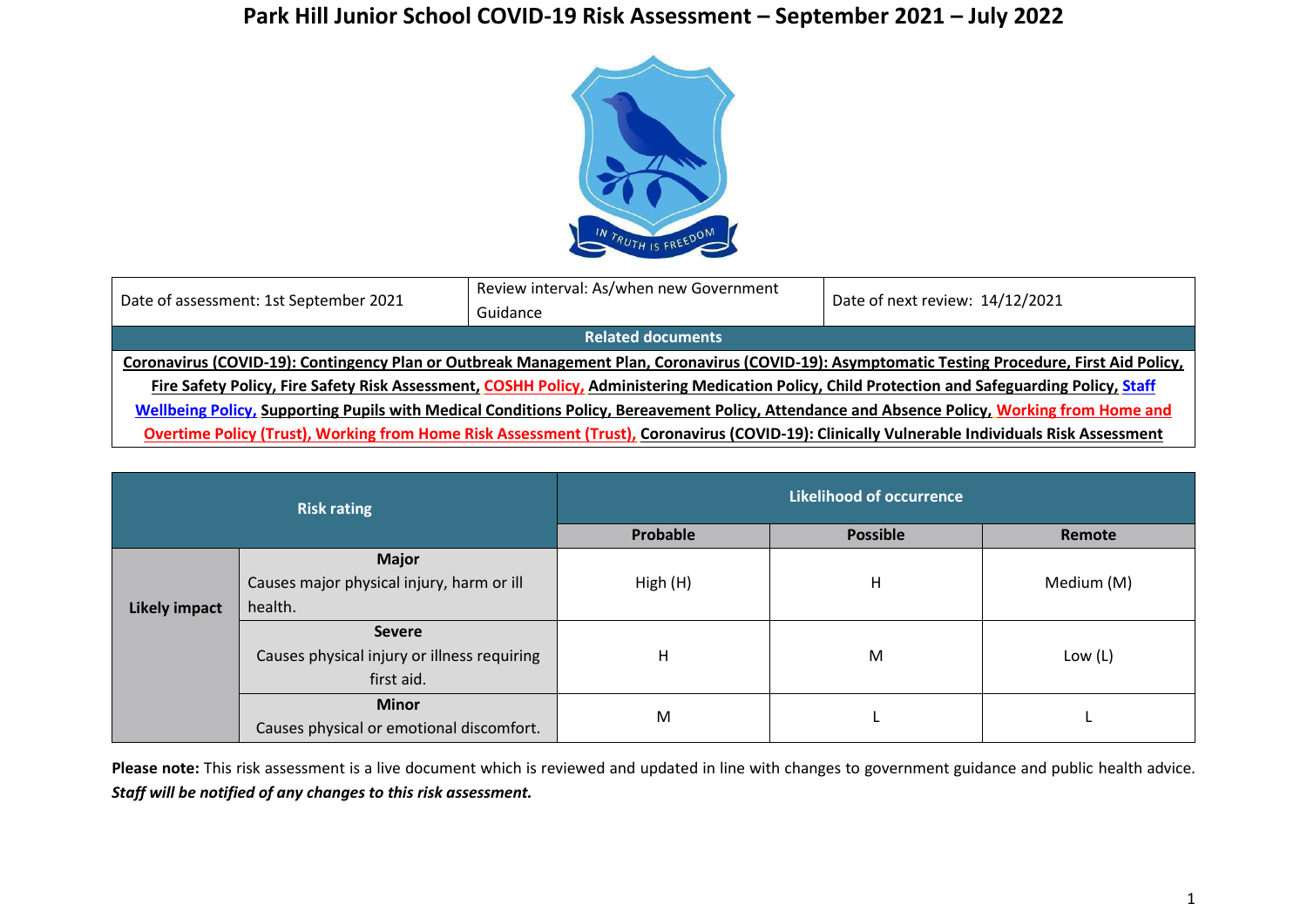| <b>Area for</b><br>concern                        | <b>Risk rating</b><br>prior to<br>action<br>H/M/L | <b>Recommended controls</b>                                                                                                                                                                                                                                                                                                                                                                                                                                                                                                                                                                                                                                                                                                                                                                                                                                                                                                                                                                                                                                                                                                                                                               | In place?<br>Yes/No | <b>Risk rating</b><br>following<br>action<br>H/M/L |
|---------------------------------------------------|---------------------------------------------------|-------------------------------------------------------------------------------------------------------------------------------------------------------------------------------------------------------------------------------------------------------------------------------------------------------------------------------------------------------------------------------------------------------------------------------------------------------------------------------------------------------------------------------------------------------------------------------------------------------------------------------------------------------------------------------------------------------------------------------------------------------------------------------------------------------------------------------------------------------------------------------------------------------------------------------------------------------------------------------------------------------------------------------------------------------------------------------------------------------------------------------------------------------------------------------------------|---------------------|----------------------------------------------------|
| <b>Awareness of</b><br>policies and<br>procedures | H                                                 | All staff, volunteers, parents, pupils, visitors and contractors are aware of all relevant<br>policies and procedures, Risk Assessments including, but not limited to, the following:<br>Coronavirus (COVID-19): Asymptomatic Testing Procedures<br><b>CORONAVIRUS CONTINGENCY PLAN</b><br><b>Health and Safety Policy</b><br><b>First Aid Policy</b><br><b>Behaviour Policy</b><br>Pupils are supported to understand and follow the relevant school policies and<br>procedures, including, but not limited to, the following:<br><b>Health and Safety Policy</b><br><b>Behavioural Policy</b><br>The school keeps up-to-date with advice issued by, but not limited to, the following:<br>$\bullet$<br><b>DfE</b><br><b>NHS</b><br>PHE<br>The school's local health protection team (HPT) - Croydon<br>Pupils are made aware of the measures that are in place, e.g. infection control and<br>$\bullet$<br>behaviour expectations, via various methods, including visual aids around the school and<br>reminders from staff.<br>The Office Manager conducts a review of all supplier and contractor arrangements to<br>ensure they are appropriate for the school's current operations. | Y                   | М                                                  |
| <b>Contact with</b><br>potential or<br>confirmed  | H                                                 | Pupils, staff and other adults do not enter the school premises if:<br>$\bullet$<br>They have any symptoms of coronavirus.<br>They have tested positive for coronavirus in the last 10 days.<br>They are required to quarantine having recently visited countries outside the<br><b>Common Travel Area.</b>                                                                                                                                                                                                                                                                                                                                                                                                                                                                                                                                                                                                                                                                                                                                                                                                                                                                               | Y                   | м                                                  |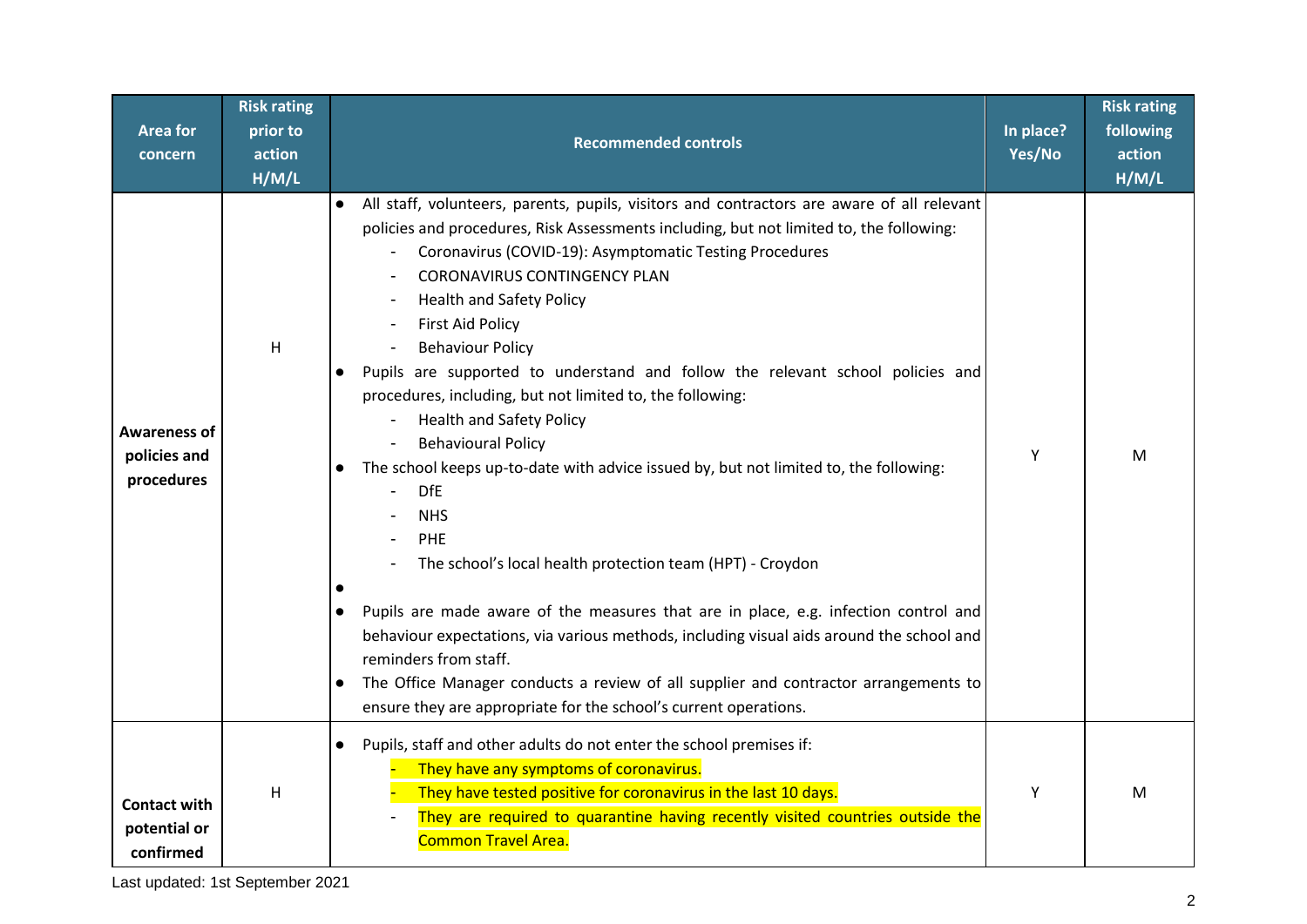| coronavirus | Parents are informed via letter not to bring their children onto the school premises if they                                          |
|-------------|---------------------------------------------------------------------------------------------------------------------------------------|
| cases       | show symptoms of, or have tested positive for, coronavirus.                                                                           |
|             | Staff are informed of the symptoms of possible coronavirus infection, e.g. a cough, loss or<br>$\bullet$                              |
|             | change in sense of smell or taste, and a high temperature, and are kept up-to-date with                                               |
|             | national guidance about the signs, symptoms and transmission of coronavirus.                                                          |
|             | Staff, parents, pupils and visitors are informed of the national legal requirements                                                   |
|             | regarding self-isolation, including that if they are required to self-isolate, this must be for                                       |
|             | a full 10 days from the start of their symptoms, or the date of their positive test if they did                                       |
|             | not have symptoms.                                                                                                                    |
|             | Where a staff member has tested positive for Covid-19, education and childcare settings<br>$\bullet$                                  |
|             | do not need to contact the NHS Self Isolation Hub to provide details of close contacts. Any                                           |
|             | close contacts will be identified and notified by NHS Test and Trace in the event that a staff<br>member tests positive for Covid-19. |
|             | [New] Pupils and parents are made aware that, from 16 August 2021, pupils under the age<br>$\bullet$                                  |
|             | of 18 will no longer be required to self-isolate if they are identified as a close contact of a                                       |
|             | positive case. Instead, pupils will be advised by NHS Test and Trace to take a PCR test and                                           |
|             | will only need to isolate if they produce a positive test.                                                                            |
|             | [New] Pupils and parents are made aware that, from 16 August 2021, fully vaccinated<br>$\bullet$                                      |
|             | adults who are identified as a close contact of a positive case will not need to self-isolate                                         |
|             | unless they develop symptoms or produce a positive test, as long as they are fully                                                    |
|             | vaccinated.                                                                                                                           |
|             | [New] Staff who have only had one dose of the vaccine are made aware that they still need<br>$\bullet$                                |
|             | to self-isolate if identified as a close contact until two weeks after receiving their second                                         |
|             | dose.                                                                                                                                 |
|             | Instances of staff, pupils, visitors and volunteers displaying symptoms of coronavirus are<br>$\bullet$                               |
|             | managed in line with local and national guidance.                                                                                     |
|             | [New] Pupils and parents are made aware that, from 16 August 2021, staff and students<br>$\bullet$                                    |
|             | over the age of 18 will follow the same self-isolation rules as those under 18 until four                                             |
|             | months after their 18 <sup>th</sup> birthday, at which point they will begin to follow the same rules as                              |
|             | adults. This time should be used to ensure they are vaccinated if possible.                                                           |
|             | If anyone in the school develops coronavirus symptoms while at school, they are:<br>$\bullet$                                         |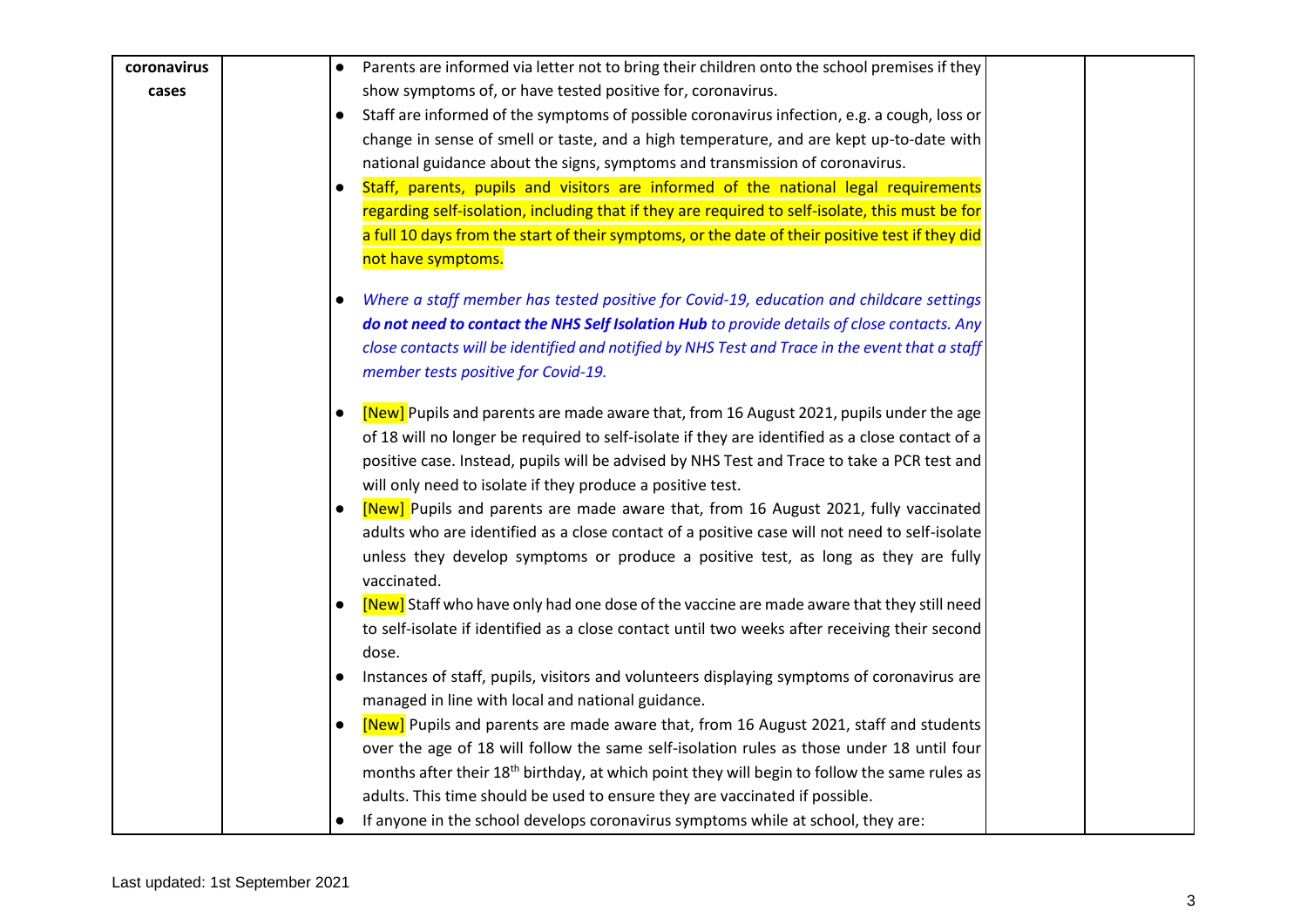|           | Sent home to begin isolation - the isolation period includes the day the symptoms               |
|-----------|-------------------------------------------------------------------------------------------------|
|           | started and the next 10 full days.                                                              |
|           | Advised to follow the guidance for households with possible or confirmed                        |
|           | coronavirus infection.                                                                          |
|           | Advised to arrange a PCR test as soon as possible.                                              |
| $\bullet$ | Pupils being sent home after displaying symptoms who are awaiting collection by a parent        |
|           | are moved to the Medical room where they can be isolated behind a closed door. If               |
|           | required, a member of staff supervises the pupil.                                               |
|           | Where contact with a pupil's parents cannot be made, appropriate procedures are                 |
|           | followed in accordance with those outlined in government guidance.                              |
|           | In exceptional circumstances, where a pupil's parents cannot arrange to have their child        |
|           | collected, if the parent gives permission and is safe to do so, the child is directed to walk,  |
|           | cycle or scoot home. If this is not possible, the school makes alternative arrangements.        |
| $\bullet$ | Symptomatic individuals who are sent home are directed to not use public transport to           |
|           | get home.                                                                                       |
|           | If the pupil needs to use the toilet while awaiting collection, they use a toilet which is then |
|           | cleaned and disinfected using standard cleaning products before being used by anyone            |
|           | else.                                                                                           |
|           | Emergency assistance is called immediately if the pupil's symptoms worsen and they              |
|           | require further medical care.                                                                   |
|           | PPE is worn by supervising staff if direct personal care is needed and they cannot maintain     |
|           | a distance of two metres.                                                                       |
|           | Anyone who comes into contact with a symptomatic individual washes their hands                  |
|           | thoroughly for 20 seconds with soap and running warm water or hand sanitiser. The area          |
|           | around the symptomatic individual is cleaned with normal household bleach after they            |
|           | have left the premises.                                                                         |
|           | Staff members who have helped someone with symptoms and any pupils who have been                |
|           | in close contact with them are informed that they do not need to self-isolate unless they       |
|           | develop symptoms themselves.                                                                    |
| $\bullet$ | The school does not routinely take the temperature of pupils.                                   |
| $\bullet$ | The school refuses to admit a pupil who is displaying symptoms of coronavirus where their       |
|           | parents are insisting their child attends if, in its reasonable judgement, the pupil poses a    |
|           | risk of infection to other members of the school community.                                     |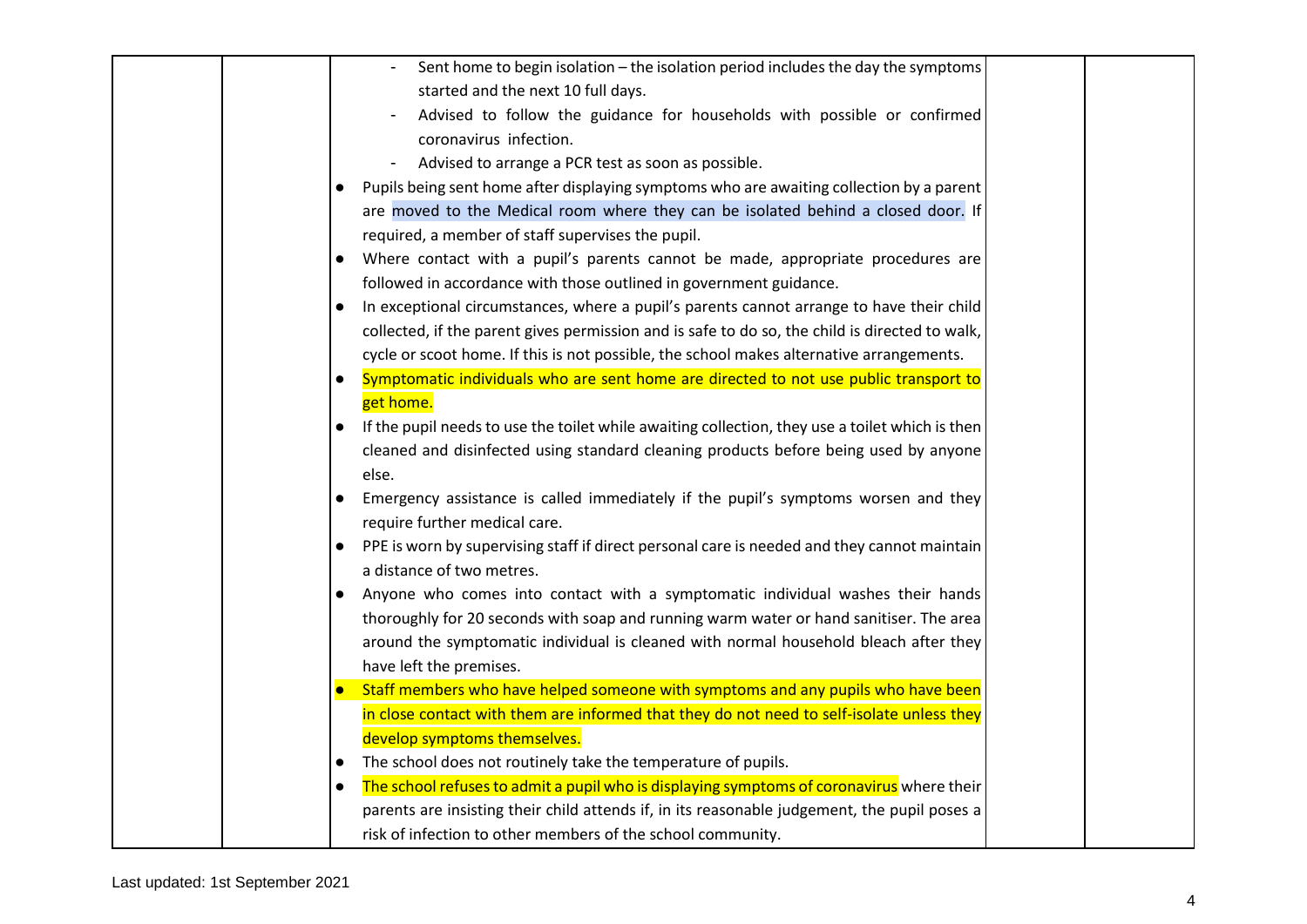| Face<br>coverings                                     | Н            | [New] Staff, pupils and visitors are informed via this risk assessment that they are not<br>$\bullet$<br>required to wear face coverings at all in school.<br>[New] In the event of a school or local outbreak, the school adheres to advice from a<br>$\bullet$<br>director of health that may include bringing back face coverings temporarily in communal<br>areas and classrooms for staff, pupils and visitors.<br>In the event that the school must return to using face coverings, the school remains<br>$\bullet$<br>sensitive to the fact that some people are less able to wear face coverings and that the<br>reasons for this may not be visible to others.<br>Face visors or shields are only used after carrying out a risk assessment for the specific<br>$\bullet$<br>situation and always be cleaned appropriately.<br>Where face coverings are required, individuals are not prevented from entering or<br>$\bullet$<br>attending school on the grounds that they are not wearing a face covering.<br>The school has a contingency supply of face coverings kept in the Medical room and the<br>$\bullet$<br>Meeting Room. | Υ | M |
|-------------------------------------------------------|--------------|----------------------------------------------------------------------------------------------------------------------------------------------------------------------------------------------------------------------------------------------------------------------------------------------------------------------------------------------------------------------------------------------------------------------------------------------------------------------------------------------------------------------------------------------------------------------------------------------------------------------------------------------------------------------------------------------------------------------------------------------------------------------------------------------------------------------------------------------------------------------------------------------------------------------------------------------------------------------------------------------------------------------------------------------------------------------------------------------------------------------------------------------|---|---|
|                                                       |              | Anyone struggling to access a face covering, or unable to use their face covering because<br>it has been forgotten or soiled, is provided with one from the school's contingency supply.<br>[New] Face coverings should be worn in enclosed and crowded places - this includes on<br>$\bullet$<br>school transport.                                                                                                                                                                                                                                                                                                                                                                                                                                                                                                                                                                                                                                                                                                                                                                                                                          |   |   |
| <b>PPE</b>                                            | H            | PPE is distributed (bum bags) to staff who provide intimate care for pupils and for cases<br>$\bullet$<br>where a pupil becomes unwell with symptoms of coronavirus whilst in school and a<br>distance of two metres cannot be maintained.<br>Additional PPE is kept in the Medical room and Meeting room.<br>$\bullet$<br>When working with pupils who cough, spit or vomit but do not have coronavirus<br>$\bullet$<br>symptoms, staff only wear PPE that would routinely be worn.<br>Used PPE is disposed of properly using bins provided around the school. Staff and pupils<br>$\bullet$<br>are told not to use recycling bins for the disposing of PPE.<br>All PPE waste is put in a plastic rubbish bag which, once full, is tied and placed in a second<br>$\bullet$<br>tied bag and stored in a suitable and secure place, marked for storage for 72 hours.<br>Following this period, it is put in the communal waste area.                                                                                                                                                                                                         | Y | M |
| <b>Hand cleaning</b><br>and<br>respiratory<br>hygiene | $\mathsf{H}$ | [New] Staff, pupils, visitors and contractors are informed that enhanced hygiene practices<br>$\bullet$<br>are still in place.<br>Suitable handwashing/sanitising facilities are provided for individuals to wash their hands<br>$\bullet$<br>regularly and at the following intervals:                                                                                                                                                                                                                                                                                                                                                                                                                                                                                                                                                                                                                                                                                                                                                                                                                                                      | Y | M |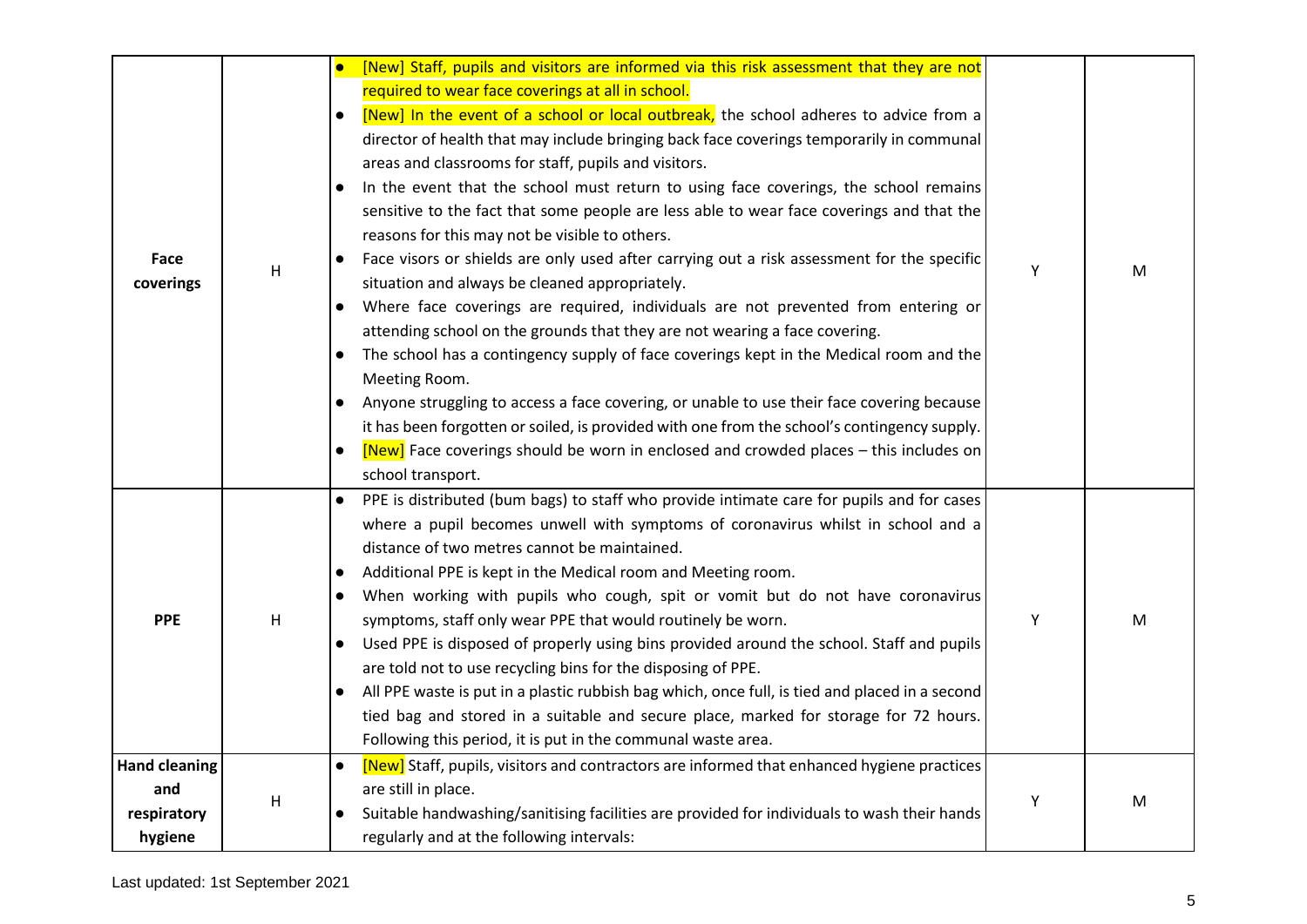|          |   | Arrival at school                                                                                       |   |  |
|----------|---|---------------------------------------------------------------------------------------------------------|---|--|
|          |   | Return from breaks                                                                                      |   |  |
|          |   | A change in rooms                                                                                       |   |  |
|          |   | Before and after eating<br>$\overline{\phantom{a}}$                                                     |   |  |
|          |   | Adequate amounts of tissues and bins are available in the relevant areas.<br>$\bullet$                  |   |  |
|          |   | Visual aids are displayed throughout the school reminding pupils to wash their hands                    |   |  |
|          |   | regularly and follow the 'catch it, bin it, kill it' approach.                                          |   |  |
|          |   | A plan is created to assimilate the hand-washing routine and 'catch it, bin it, kill it'                |   |  |
|          |   | approach into school culture, supplemented by behaviour expectations and                                |   |  |
|          |   | communication around the importance of the measures.                                                    |   |  |
|          |   | Pupils are instructed to cough or sneeze into their inner elbow and use a tissue to cover<br>$\bullet$  |   |  |
|          |   | their mouths and noses where possible, disposing of the tissue in lidded bins.                          |   |  |
|          |   | Pupils wash their hands after they have coughed or sneezed.<br>$\bullet$                                |   |  |
|          |   | [New] The school maintains an appropriate cleaning schedule which includes the regular<br>$\bullet$     |   |  |
|          |   | cleaning of areas and equipment e.g. twice per day. There is a particular focus on                      |   |  |
|          |   | frequently touched surfaces.                                                                            |   |  |
|          |   | The site manager implements a cleaning schedule that ensures cleaning is generally                      |   |  |
|          |   | enhanced and includes:                                                                                  |   |  |
|          |   | More frequent cleaning of rooms and shared areas (including classrooms,                                 |   |  |
|          |   | playgrounds and eating areas) that are used by different groups.                                        |   |  |
|          |   | Frequently touched surfaces being cleaned more often than normal.                                       |   |  |
| Cleaning | M | Provision for ensuring toilets are cleaned regularly.                                                   | Y |  |
|          |   | The necessary areas of the school are deep cleaned with suitable cleaning agents and in                 |   |  |
|          |   | line with the COSHH Policy.                                                                             |   |  |
|          |   | All areas that have been cleaned are checked to ensure they are safe to occupy, e.g. there<br>$\bullet$ |   |  |
|          |   | are no slip hazards and any harmful substances have been removed.                                       |   |  |
|          |   | All areas that remain temporarily closed, or partially closed for cleaning or infection<br>$\bullet$    |   |  |
|          |   | control purposes, are clearly signposted.                                                               |   |  |
|          |   | PPE is available to members of staff who require it to carry out cleaning safely.<br>$\bullet$          |   |  |
|          |   | Signs are placed in relevant areas to instruct staff and pupils to always flush toilets with            |   |  |
|          |   | the lids down.                                                                                          |   |  |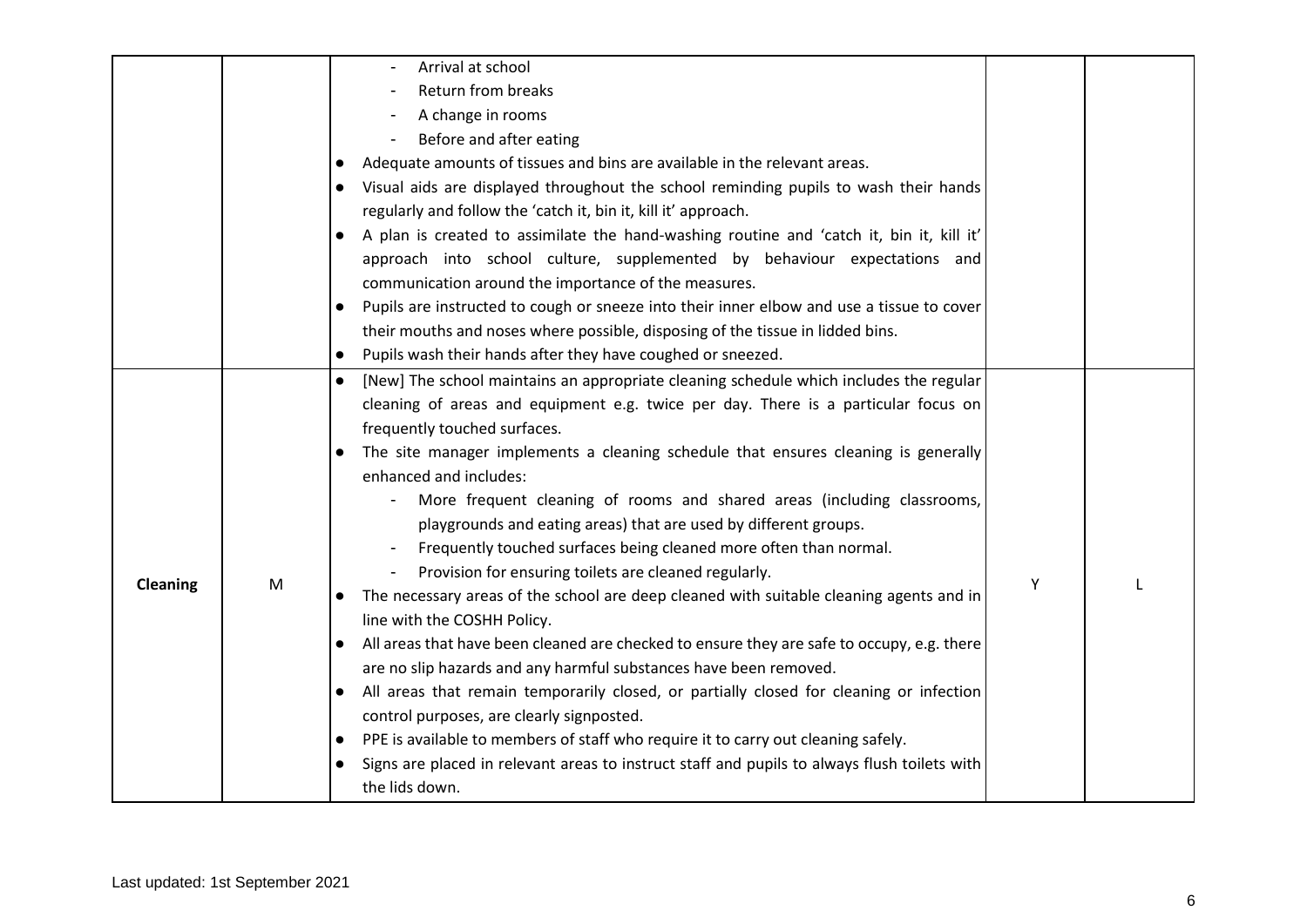|                    |   | [New] Staff and pupils are informed they no longer need to adhere to social distancing<br>$\bullet$       |   |   |
|--------------------|---|-----------------------------------------------------------------------------------------------------------|---|---|
|                    |   | measures in school unless directed.                                                                       |   |   |
|                    |   | Pupils in Phase Groups from 1/11/21. Whole school assemblies resume with cautionary<br>$\bullet$          |   |   |
| <b>Social</b>      | M | measures. No longer than 10mins in the hall. This will be reviewed at the end of the                      | Y | м |
| distancing         |   | Autumn term.                                                                                              |   |   |
|                    |   | [New] In the event of a school or local outbreak, the school adheres to the advice of a<br>$\bullet$      |   |   |
|                    |   | director of public health, which may include returning to social distancing measures,                     |   |   |
|                    |   | including pupil bubbles, temporarily.                                                                     |   |   |
|                    |   | Staff and pupils have their own individual and frequently used items, e.g. pencils and pens.<br>$\bullet$ |   |   |
|                    |   | Classroom resources, e.g. books and games are cleaned regularly.<br>$\bullet$                             |   |   |
|                    |   | Pupils only bring essential items to school each day, e.g. lunch boxes, hats, coats, books,<br>$\bullet$  |   |   |
| <b>Resources</b>   | M | stationery and mobile phones (Y6).                                                                        | Y | M |
|                    |   | Pupils are permitted to bring bags to school.<br>$\bullet$                                                |   |   |
|                    |   | Any shared resources that need to be taken home by pupils and staff are appropriately<br>$\bullet$        |   |   |
|                    |   | cleaned or a rota is put in place.                                                                        |   |   |
|                    |   | [New] Staff and pupils are made aware that enhanced ventilation is still in place.<br>$\bullet$           |   |   |
|                    |   | Where mechanical ventilation is used, recirculatory systems are adjusted to full fresh air<br>$\bullet$   |   |   |
|                    | M | where possible.                                                                                           |   |   |
|                    |   | Where possible, the windows of occupied rooms are open. In cold weather, where this<br>$\bullet$          |   |   |
|                    |   | causes issues with thermal comfort, the following mitigations are put in place where                      |   |   |
|                    |   | possible:                                                                                                 |   |   |
| Ventilation        |   | Classrooms are rearranged to minimise the discomfort caused by draughts from                              |   |   |
| and heating        |   | open windows, e.g. by moving desks and chairs                                                             | Υ |   |
|                    |   | High level windows are opened in preference to low level to reduce draughts.                              |   |   |
|                    |   | Especially during Whole School Assemblies in the hall.                                                    |   |   |
|                    |   | Ventilation is increased while the space is unoccupied, e.g. during break- and                            |   |   |
|                    |   | lunchtimes                                                                                                |   |   |
|                    |   | Where heating has been switched off or energy supplies for heating have been isolated,<br>$\bullet$       |   |   |
|                    |   | the Estates Manager switches them back on, as required.                                                   |   |   |
|                    |   | The site manager ensures that all fire detection, alarm system and fire extinguisher checks               |   |   |
| <b>Fire safety</b> | M | are up-to-date.                                                                                           | Y |   |
|                    |   |                                                                                                           |   |   |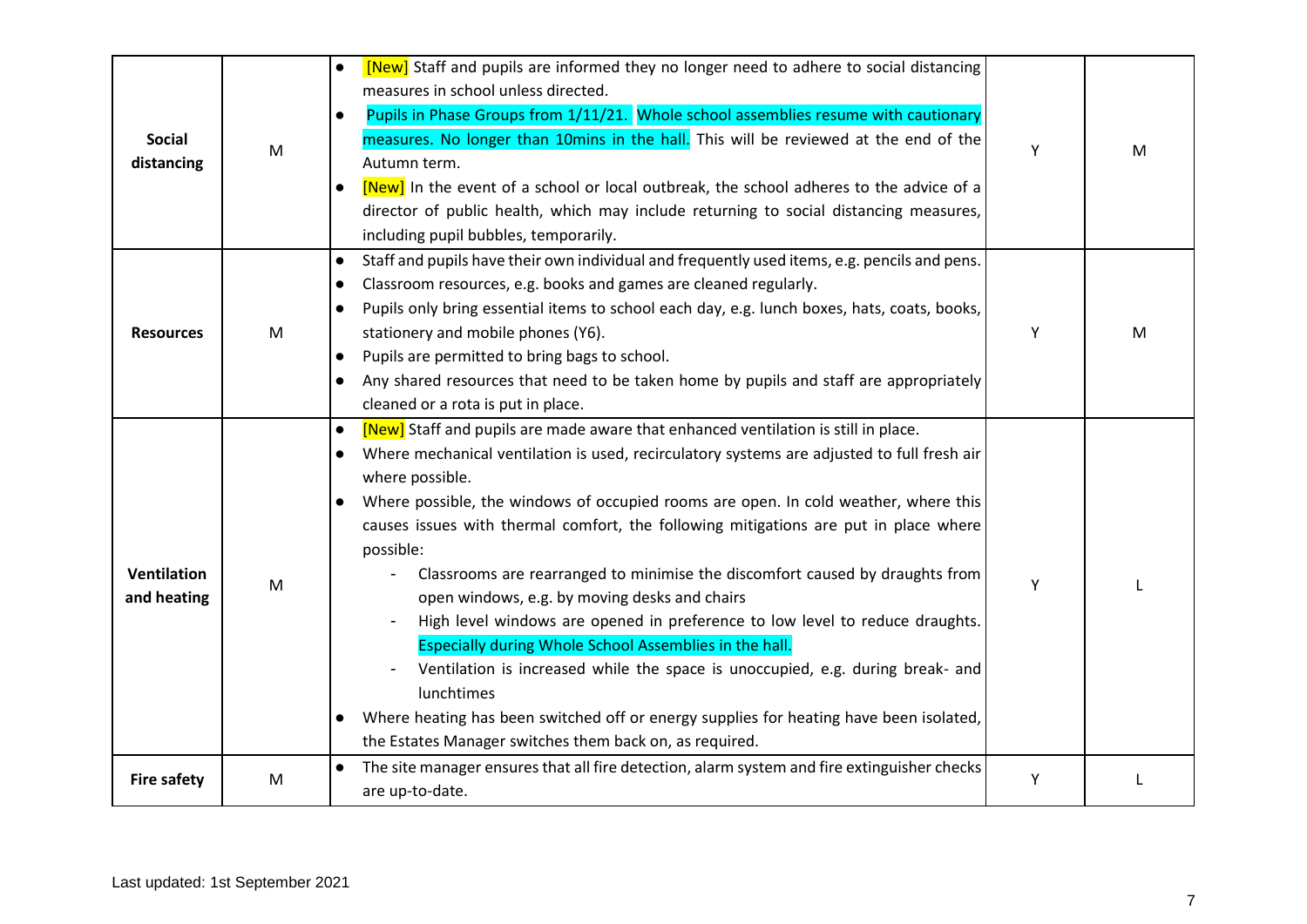|                              |           | The Office Manager and Estate Manager ensure that the fire management plan and fire                                                                                                                                                                                                                                                                                                                                                                                                                                                                                                                                                                                                                                                                                                                                                                                                                                                                                                                                                                                                              |   |  |
|------------------------------|-----------|--------------------------------------------------------------------------------------------------------------------------------------------------------------------------------------------------------------------------------------------------------------------------------------------------------------------------------------------------------------------------------------------------------------------------------------------------------------------------------------------------------------------------------------------------------------------------------------------------------------------------------------------------------------------------------------------------------------------------------------------------------------------------------------------------------------------------------------------------------------------------------------------------------------------------------------------------------------------------------------------------------------------------------------------------------------------------------------------------|---|--|
|                              |           | safety risk assessment are up-to-date and applicable to any changes in people movement                                                                                                                                                                                                                                                                                                                                                                                                                                                                                                                                                                                                                                                                                                                                                                                                                                                                                                                                                                                                           |   |  |
|                              |           | or access, e.g. if parts of the school remain temporarily closed.                                                                                                                                                                                                                                                                                                                                                                                                                                                                                                                                                                                                                                                                                                                                                                                                                                                                                                                                                                                                                                |   |  |
| <b>Testing</b>               | M         | All testing is carried out in line with the Coronavirus (COVID-19): Asymptomatic Testing<br>Procedure.<br>It is made clear that testing is voluntary. Staff not undergoing testing attend school in line<br>with normal school arrangements.<br>Staff are encouraged to test twice weekly at home with LFD test kits until the testing<br>$\bullet$<br>guidance is reviewed.<br>Individuals with negative test results continue to attend school unless they have been<br>$\bullet$<br>advised by NHS Test and Trace or another health professional to stay at home.<br>Individuals report their results to NHS Test and Trace as soon as the test is completed,<br>$\bullet$<br>either online or by telephone.<br>Individuals who receive a positive result from an LFD test complete a 10-day period of self-<br>$\bullet$<br>isolation and are asked to arrange a confirmatory PCR test.<br>Individuals who test positive using an LFD test arrange their PCR test within 2 days of the<br>$\bullet$<br>positive result. All positive results from LFD tests, whether conducted at home or at | Y |  |
|                              |           | school, are confirmed with a PCR test.<br>Staff are made aware that negative results from confirmatory PCR tests taken within 2<br>days of LFD tests override positive results from LFD tests; therefore, individuals who<br>receive negative PCR test results can return to school, provided they do not have<br>symptoms.<br>Individuals do not take an LFD test if they have tested positive for coronavirus within the<br>last 90 days.<br>Individuals are informed that LFD tests are not to be used if they begin to develop<br>symptoms of coronavirus; they instead begin self-isolating immediately and book a PCR<br>test.<br>A test result log is in use and kept up-to-date with the relevant information required.<br>$\bullet$                                                                                                                                                                                                                                                                                                                                                     |   |  |
| <b>NHS Test and</b><br>trace | ${\sf M}$ | [New] The school makes staff aware that it is not responsible for Test and Trace contacting.<br>$\bullet$<br>This will be taken over by the NHS Test and Trace service.<br>[New] The school makes staff aware that the NHS Test and Trace service will inform staff<br>$\bullet$<br>and pupils if they have been in close contact with a positive case of coronavirus and will<br>advise them to take a PCR test.                                                                                                                                                                                                                                                                                                                                                                                                                                                                                                                                                                                                                                                                                | Y |  |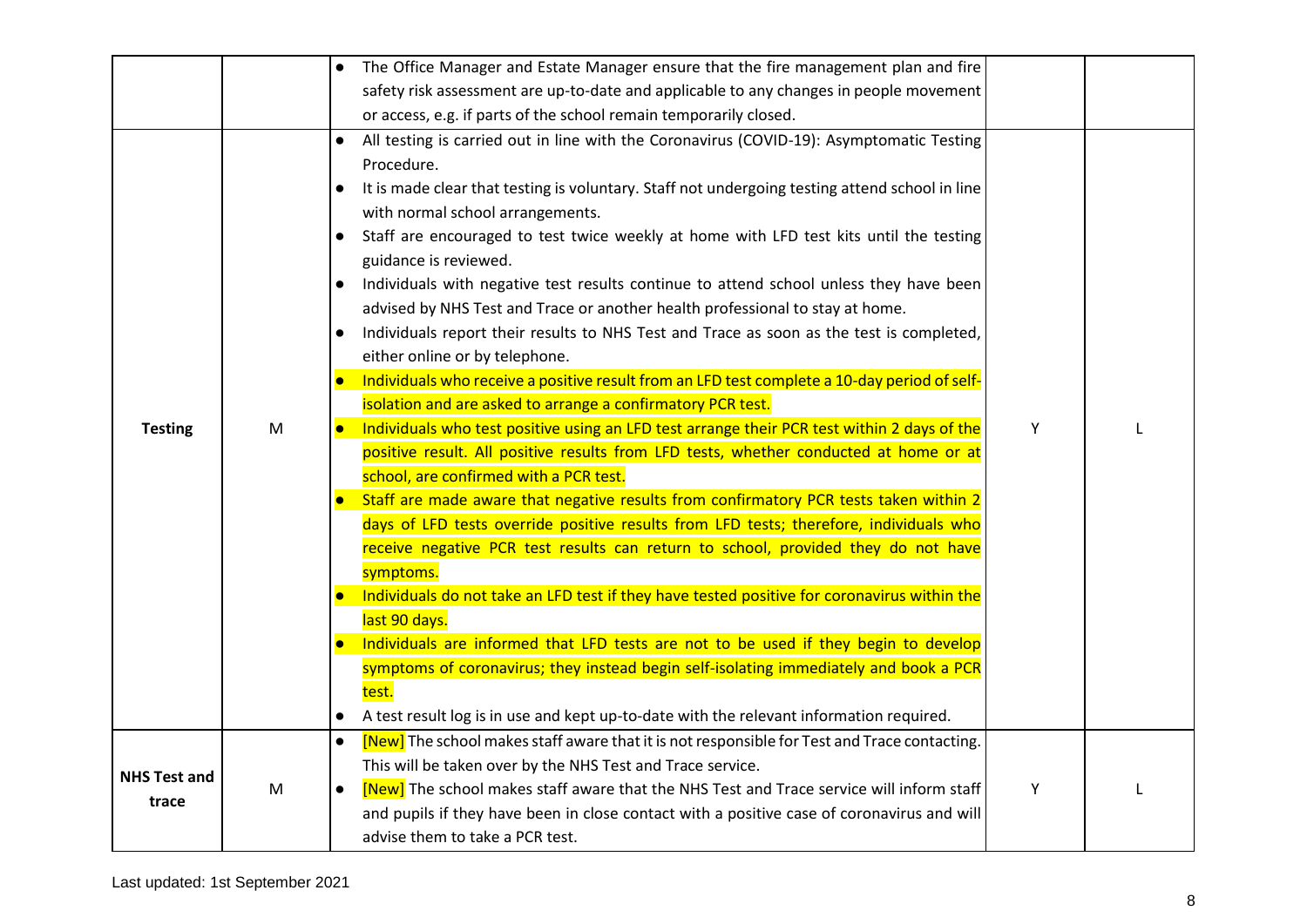|  | [New] The school continues to work with local HPTs in the event of a school or local<br>$\bullet$             |
|--|---------------------------------------------------------------------------------------------------------------|
|  | outbreak.                                                                                                     |
|  | Staff members and parents are informed that they will need to engage with the NHS Test<br>$\bullet$           |
|  | and Trace programme if they are contacted, meaning they need to be ready and willing                          |
|  | to:                                                                                                           |
|  | Book a PCR test if they (or their child) display symptoms.                                                    |
|  | Provide details of anyone they (or their child) have been in close contact with if                            |
|  | they were to test positive for coronavirus or are asked by NHS Test and Trace.                                |
|  | Take a test if they have been in close contact with someone who develops                                      |
|  | coronavirus symptoms or someone who tests positive.                                                           |
|  | Self-isolate if they display symptoms or produce a positive test.                                             |
|  | Anyone in school who displays symptoms is encouraged to get a PCR test.<br>$\bullet$                          |
|  | If the school believes a symptomatic individual may face barriers to accessing a PCR test                     |
|  | elsewhere, the school provides them with a PCR test.                                                          |
|  | Individuals are asked to inform the school immediately of test results.<br>$\bullet$                          |
|  | If an individual tests negative, they feel well and no longer have coronavirus symptoms,<br>$\bullet$         |
|  | they, and the members of their household, can stop self-isolating as long as:                                 |
|  | They were not told to self-isolate for 10 days from the day after contact with the                            |
|  | individual who tested positive by NHS Test and Trace.                                                         |
|  | They feel well.                                                                                               |
|  | If an individual tests positive, they are required to self-isolate for at least 10 days from the<br>$\bullet$ |
|  | onset of symptoms and then return to school only if they do not have symptoms other                           |
|  | than a cough, or loss of or change in their sense of smell or taste. Other members of their                   |
|  | household are required to continue self-isolating for the full 10-day period unless they are                  |
|  | fully vaccinated adults or under the age of 18.                                                               |
|  | Individuals are informed that, if they receive notification via the NHS Test and Trace app<br>$\bullet$       |
|  | that they have been in close contact with a positive case, they must inform the school                        |
|  | immediately.                                                                                                  |
|  | If a pupil receives notification to self-isolate, the school ensures appropriate arrangements<br>$\bullet$    |
|  | are in place for the pupil to self-isolate when they are directed to, and begin remote                        |
|  | learning.                                                                                                     |
|  | If a member of staff receives notification that they need to self-isolate, the school will                    |
|  | consider the action that needs to be taken to ensure continuity of education.                                 |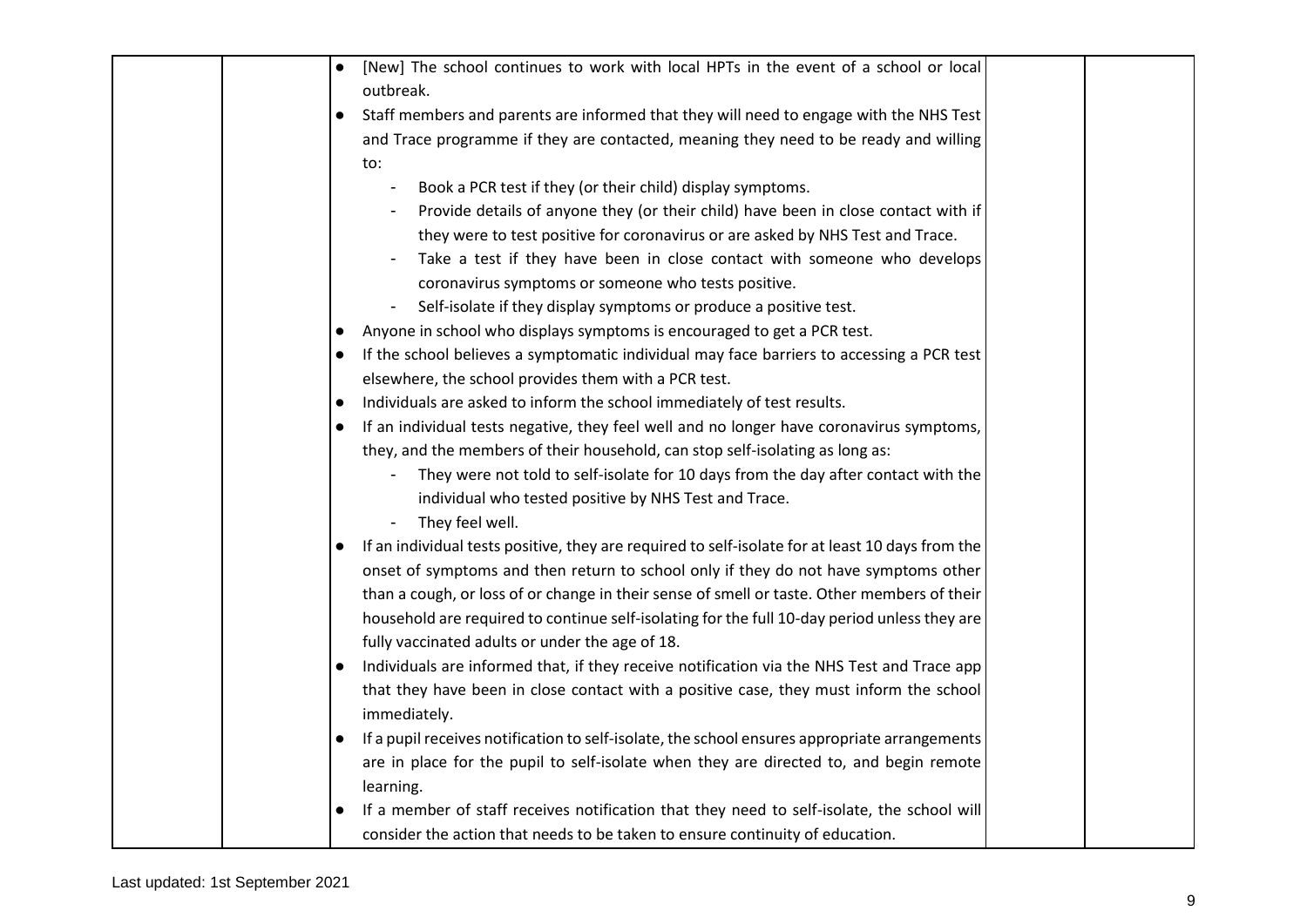| <b>Confirmed</b><br>cases of<br>coronavirus                  | M | Follow Croydon guidance flowcharts if an individual, or group of individuals, in the school<br>$\bullet$<br>community tests positive.<br>Where an individual in the school community tests positive for coronavirus, the school<br>follows public health advice and the headteacher or SLT member contacts Croydon<br>immediately using the required form.<br>The school does not request evidence of negative test results or other medical evidence<br>before admitting individuals back to school after a period of self-isolation.<br>The individual who tested positive can stop self-isolating after they have finished their<br>$\bullet$<br>isolation period and their symptoms have gone or if they continue to only have a residual<br>cough or anosmia.                                                                                                                                                                                                                                                                                                                                                                                                                                              | Υ |   |
|--------------------------------------------------------------|---|-----------------------------------------------------------------------------------------------------------------------------------------------------------------------------------------------------------------------------------------------------------------------------------------------------------------------------------------------------------------------------------------------------------------------------------------------------------------------------------------------------------------------------------------------------------------------------------------------------------------------------------------------------------------------------------------------------------------------------------------------------------------------------------------------------------------------------------------------------------------------------------------------------------------------------------------------------------------------------------------------------------------------------------------------------------------------------------------------------------------------------------------------------------------------------------------------------------------|---|---|
| <b>Attendance</b>                                            | M | Parents are informed that the usual rules on school attendance apply – this means parents<br>have a duty to ensure that their child attends regularly. Attendance is mandatory. The<br>attendance register is taken as normal and absences are followed up, in line with the<br>Attendance and Absence Policy.<br>Pupils who are reluctant or anxious to attend school are identified and FSW/SLT develop<br>plans to re-engage these pupils.<br>Staff and pupils who have returned to the UK from foreign countries within the last month<br>$\bullet$<br>complete the necessary quarantine period, as outlined in the government's guidance,<br>before attending school.<br>The school engages with families who are abroad to understand the pupils' circumstances<br>$\bullet$<br>and their plans to return. The school will encourage families to return where they are able<br>to, emphasising the benefits of regular school attendance and reminding them that school<br>attendance is mandatory.<br>Where possible, remote education will be provided for pupils who are abroad, and facing<br>challenges to return due to coronavirus-related travel restrictions, for the period they are<br>abroad. | Y |   |
| <b>Protecting</b><br>clinically<br>vulnerable<br>individuals | H | Clinically vulnerable and clinically extremely vulnerable (CEV) pupils are supported to<br>attend on-site provision unless they have been advised by their GP or clinician not to<br>attend.<br>Pupils who live with someone who is CEV continue to attend school as normal.<br>$\bullet$<br>The school collaborates with the LA to ensure that alternative arrangements for CEV pupils<br>are in place to prepare for the event that the school site is required to close.                                                                                                                                                                                                                                                                                                                                                                                                                                                                                                                                                                                                                                                                                                                                     | Υ | M |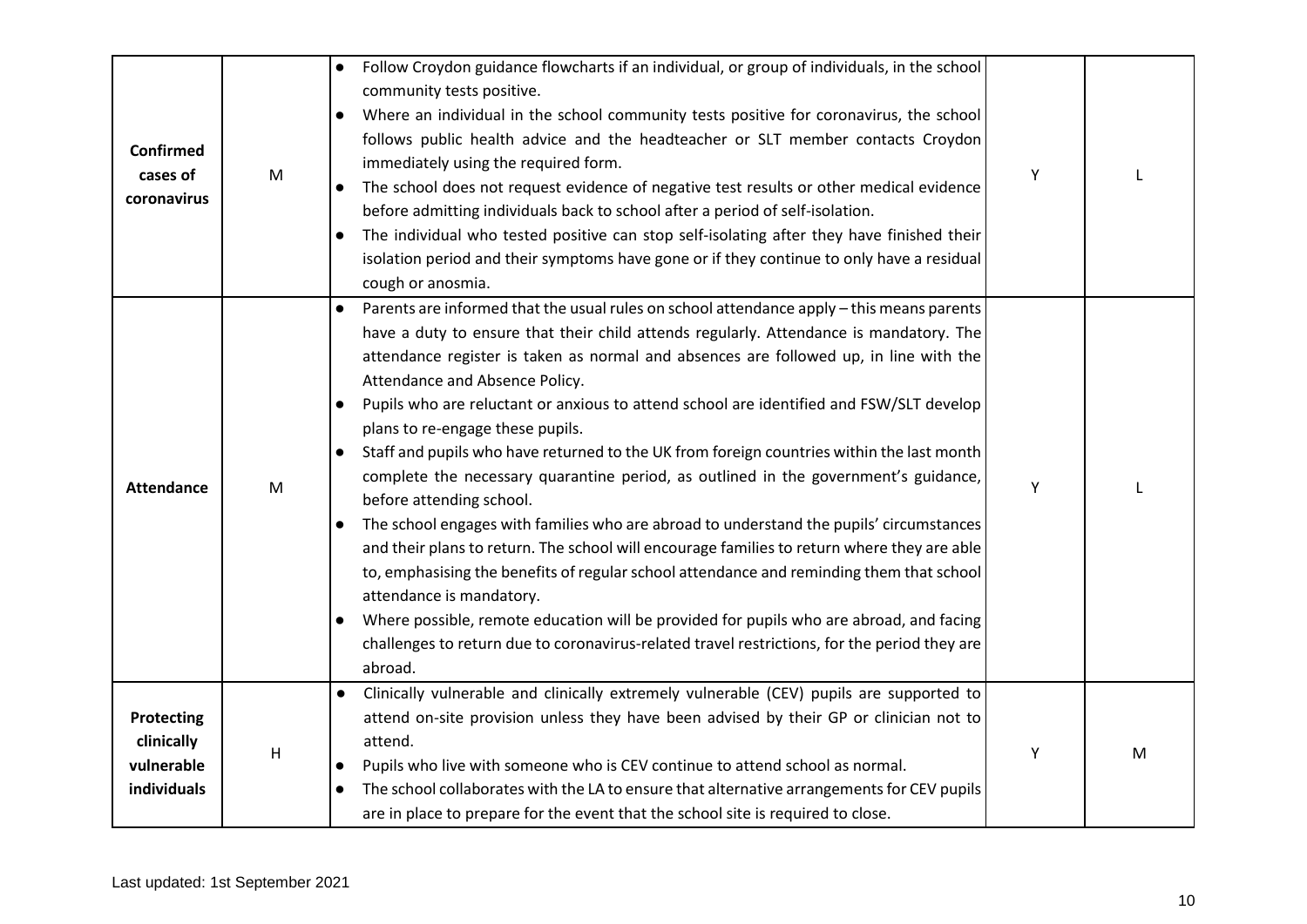|                  |   | If CEV pupils are self-isolating and cannot attend on-site provision, procedures are put in<br>$\bullet$   |   |  |
|------------------|---|------------------------------------------------------------------------------------------------------------|---|--|
|                  |   | place to maintain contact and make sure their parents know that the decision not to                        |   |  |
|                  |   | attend can be revisited at any time.                                                                       |   |  |
|                  |   | CEV staff continue to work from home where possible. If this is not possible, they are<br>$\bullet$        |   |  |
|                  |   | supported to attend the school site. A risk assessment is discussed and put in place.                      |   |  |
|                  |   | Clinically vulnerable staff continue to attend school provided they follow the system of<br>$\bullet$      |   |  |
|                  |   | controls to minimise the risks of transmission.                                                            |   |  |
|                  |   | Staff who live with those who are CEV attend the workplace but ensure they maintain<br>$\bullet$           |   |  |
|                  |   | good prevention practice in the workplace and at home.                                                     |   |  |
|                  |   | If required, CEV staff can adjust their working hours, as agreed by the SLT.<br>$\bullet$                  |   |  |
|                  |   | The headteacher ensures that the school can be adequately and safely staffed.<br>$\bullet$                 |   |  |
|                  |   | A separate risk assessment is carried out for pregnant staff. The school follows the relevant<br>$\bullet$ |   |  |
|                  |   | specific guidance for pregnant employees.                                                                  |   |  |
|                  |   | Pregnant staff of any gestation are not required to continue working on site if this is not<br>$\bullet$   |   |  |
|                  |   | supported by the separate risk assessment.                                                                 |   |  |
|                  |   | Staff who are 28 weeks pregnant and beyond, or are pregnant and have an underlying                         |   |  |
|                  |   | health condition that puts them at a greater risk of severe illness from coronavirus at any                |   |  |
|                  |   | gestation, are supported to take a more precautionary approach.                                            |   |  |
|                  |   | [New] The school encourages staff to get vaccinated if possible, and enables these staff<br>$\bullet$      |   |  |
|                  |   | members to attend booked vaccination appointments, even during term time.                                  |   |  |
|                  |   | The headteacher ensures safe staffing ratios are met and that all staff have the relevant                  |   |  |
|                  |   | training to undertake their roles. If there are concerns about staffing capacity, the                      |   |  |
| Workforce        | M | headteacher talks to the LA.                                                                               | Υ |  |
|                  |   | Arrangements are made to enable specialists, therapists, clinicians and other support staff<br>$\bullet$   |   |  |
|                  |   | for pupils with SEND to continue to provide interventions as usual.                                        |   |  |
|                  |   | Pupils are advised to clean their hands before boarding transport and again on                             |   |  |
| <b>Transport</b> |   | disembarking.                                                                                              |   |  |
|                  | M | Fresh air through ventilation is maximised, particularly through opening windows and                       | Y |  |
|                  |   | ceiling vents.                                                                                             |   |  |
|                  |   | [New] Face coverings are recommended and expected to be worn by adults in enclosed                         |   |  |
|                  |   | and crowded places - this includes on public and dedicated school transport.                               |   |  |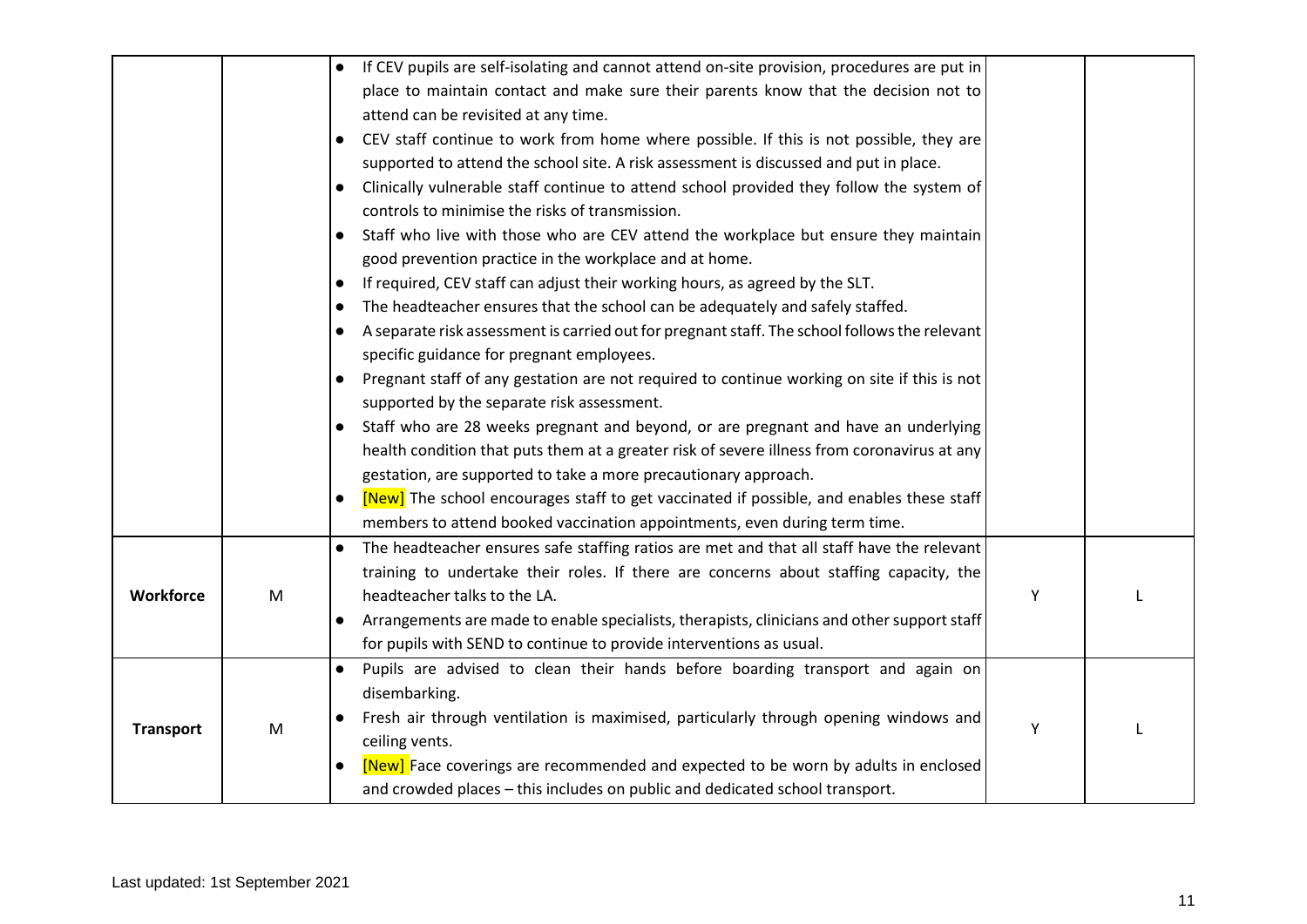| <b>Catering</b>              | M | The school's kitchen is fully open and operates within usual legal requirements.<br>$\bullet$<br>The Office Manager liaises with Rowan Kitchen to ensure the kitchen can remain fully open<br>$\bullet$<br>and food is prepared and delivered in line with the government's 'Guidance for food<br>businesses on coronavirus (COVID-19)'.<br>FSM or food parcels are provided for eligible pupils who are not attending school during<br>$\bullet$<br>term time where they:<br>Are self-isolating.<br>$\overline{\phantom{a}}$<br>Have symptoms or a positive test result.<br>Are not attending as a result of local restrictions advised by the government.                                                                                                                                                                                                                                                                                          | Y |  |
|------------------------------|---|------------------------------------------------------------------------------------------------------------------------------------------------------------------------------------------------------------------------------------------------------------------------------------------------------------------------------------------------------------------------------------------------------------------------------------------------------------------------------------------------------------------------------------------------------------------------------------------------------------------------------------------------------------------------------------------------------------------------------------------------------------------------------------------------------------------------------------------------------------------------------------------------------------------------------------------------------|---|--|
| Remote<br>learning           |   | While attendance is mandatory, remote learning is provided for pupils who are following<br>$\bullet$<br>clinical or government guidance to stay at home, e.g. where they are self-isolating. All such<br>pupils not physically unwell are given access to remote education as soon as reasonably<br>practicable.<br>The Assistant headteacher ensures that pupils taught remotely are set work that as a<br>minimum covers four hours a day.<br>In the event of a full/ partial school closure, Teaching staff deliver all remote education in<br>$\bullet$<br>line with the expectations set out in the Pupil Remote Learning Policy.<br>The school informs parents that they should raise any concerns about the quality of the<br>$\bullet$<br>school's remote education offer with the headteacher in the first instance, and that<br>parents may contact Ofsted directly if they feel their concerns have not been satisfactorily<br>addressed. | Y |  |
| <b>Uniform</b>               |   | The usual rules on school uniform apply; however, the school takes a mindful and<br>considerate approach to non-compliance.<br>Expectations of uniform are communicated to pupils and parents.<br>$\bullet$<br>To mitigate thermal discomfort caused by increased ventilation, pupils are able to wear<br>$\bullet$<br>additional, suitable indoor items of clothing in addition to their usual uniform - where this<br>occurs, no additional financial pressure is placed on parents.                                                                                                                                                                                                                                                                                                                                                                                                                                                               | Υ |  |
| <b>Educational</b><br>visits | M | Educational visits can take place. This includes a system of controls and the COVID-secure<br>$\bullet$<br>measures in place at the destination.<br>A full and thorough risk assessment is made in relation to all educational visits to ensure<br>they can be undertaken safely.<br>Pupils are allowed on trips to outdoor public places and do not need to be restricted to<br>$\bullet$<br>limits on gatherings, provided:                                                                                                                                                                                                                                                                                                                                                                                                                                                                                                                        | Y |  |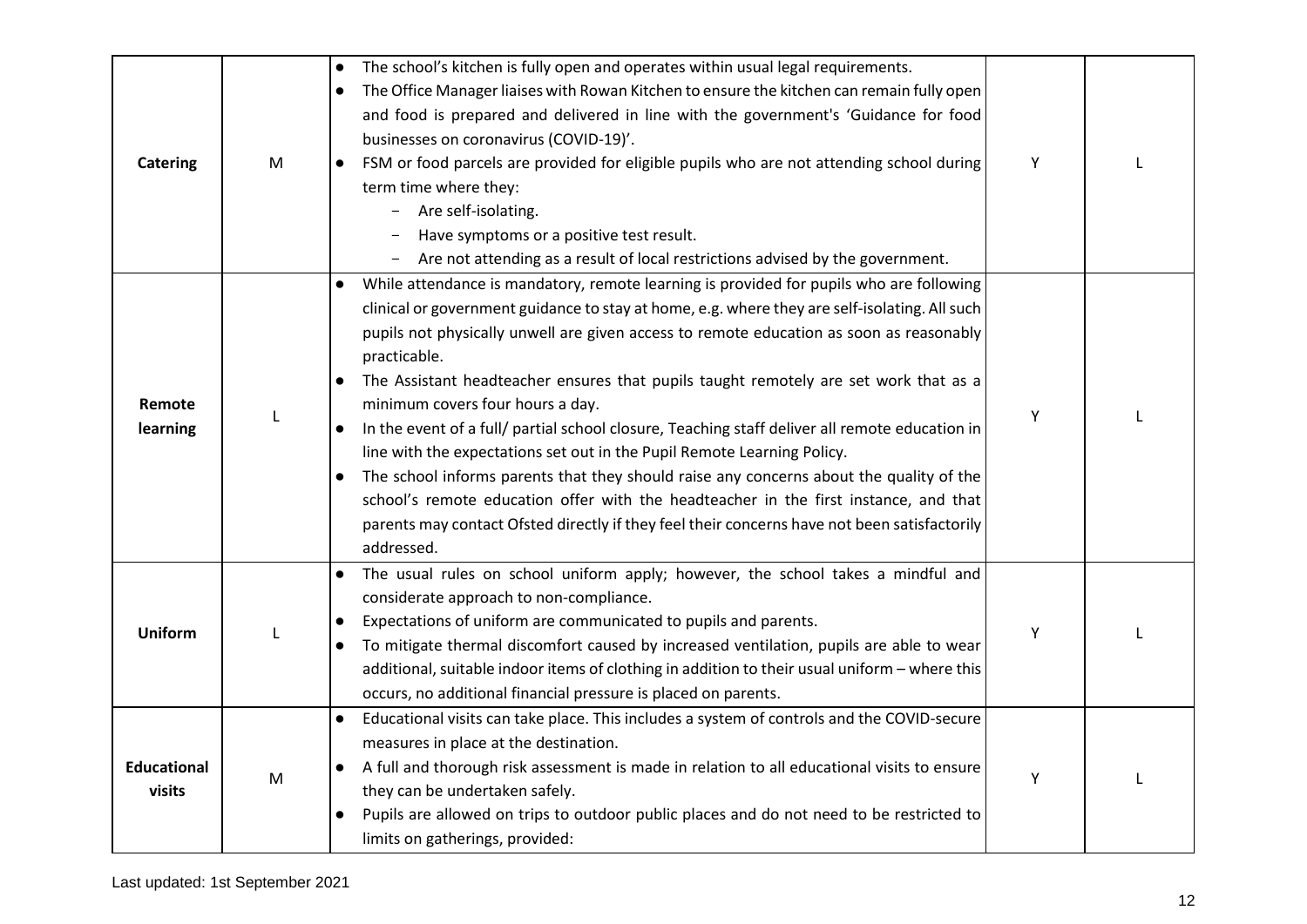|                       |   | A risk assessment is conducted in advance.                                                                |   |  |
|-----------------------|---|-----------------------------------------------------------------------------------------------------------|---|--|
|                       |   | Good hygiene is maintained throughout.                                                                    |   |  |
|                       |   | Thorough hand washing happens before and after the trip.                                                  |   |  |
|                       |   | The trip is carried out in line with relevant local or national coronavirus guidance.                     |   |  |
|                       |   | Appropriate insurance arrangements are in place.                                                          |   |  |
|                       |   | The school follows the guidelines relevant to trips to indoor spaces. Once inside:                        |   |  |
|                       |   | Staff are to remain with the pupils in the group.                                                         |   |  |
|                       |   | Pupils and staff should wash hands thoroughly on arrival and before leaving.<br>$\overline{\phantom{a}}$  |   |  |
|                       |   | The school works to provide all before and after-school educational activities and                        |   |  |
| <b>Extracurricula</b> |   | wraparound childcare for all pupils.                                                                      |   |  |
| r activities          |   | Parents are advised that the provision is available and that they should limit the use of<br>$\bullet$    |   |  |
| and                   | M | multiple out-of-school settings providers where appropriate.                                              | Y |  |
| wraparound            |   | Wraparound provisions including those of outside agencies are run in line with the current                |   |  |
| provision             |   | government guidance i.e. are Covid secure.                                                                |   |  |
|                       |   | The government's catch-up funding is utilised to ensure pupils receive the support they<br>$\bullet$      |   |  |
|                       |   | need to catch-up on learning lost due to the coronavirus pandemic.                                        |   |  |
|                       |   | The Music Leader ensures staff and pupils are aware that there is evidence to suggest that                |   |  |
|                       |   | singing and playing wind and brass instruments increases the risk of coronavirus                          |   |  |
|                       |   | transmission due to the cumulative aerosol transmission.                                                  |   |  |
|                       |   | The musical instruments are cleaned after use.                                                            |   |  |
|                       |   | The school only permits team sports on the list in the Department for Digital, Culture,<br>$\bullet$      |   |  |
|                       |   | Media & Sport's (DCMS) team sport guidance.                                                               |   |  |
|                       |   | Outdoor sports are prioritised where possible & Sports equipment is thoroughly cleaned                    |   |  |
| <b>Curriculum</b>     | M | between each use.                                                                                         | Y |  |
|                       |   | School swimming and water safety lessons are conducted in line with Swim England's<br>$\bullet$           |   |  |
|                       |   | guidance & Measures are in place to minimise the risk of transmission in changing rooms.                  |   |  |
|                       |   | Large indoor spaces (Hall & Refectory) with maximised natural ventilation flows, e.g.<br>$\bullet$        |   |  |
|                       |   | through opening windows and doors, are used where outdoor sports are not possible.                        |   |  |
|                       |   | Staff overseeing indoor sports pay scrupulous attention to cleaning and hygiene.<br>$\bullet$             |   |  |
|                       |   | [New] Staff are made aware that social distancing in sports is not required unless directed.<br>$\bullet$ |   |  |
|                       |   | External facilities are used in line with government guidance, including travel to and from               |   |  |
|                       |   | those facilities.                                                                                         |   |  |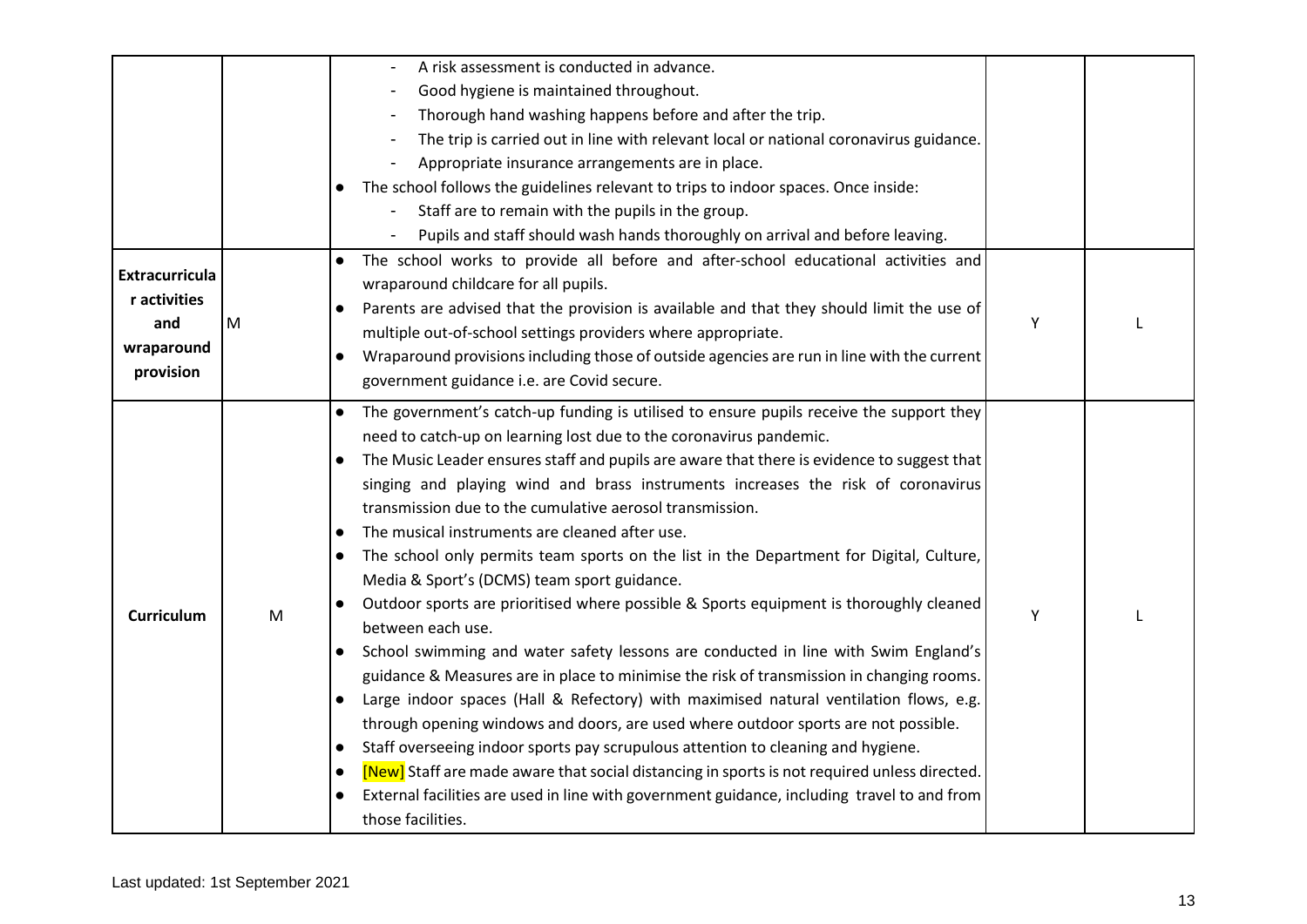|                                  |           | Competitions between different schools, whether indoor or outdoor, can take place in line                  |   |  |
|----------------------------------|-----------|------------------------------------------------------------------------------------------------------------|---|--|
|                                  |           | with government guidance.                                                                                  |   |  |
|                                  |           |                                                                                                            |   |  |
|                                  |           | The school's Behaviour Policy sets out behaviour expectations for pupils and is updated in                 |   |  |
| <b>Behaviour</b><br>expectations | ${\sf M}$ | line with new rules and measures with a covid19 addendum.                                                  | Υ |  |
|                                  |           | Expectations are communicated clearly to staff, pupils and parents.<br>$\bullet$                           |   |  |
|                                  |           | Pupils who are struggling to reengage with school are supported appropriately.<br>$\bullet$                |   |  |
|                                  |           | Staff are vigilant in discerning pupil mental health and report any concerns to the SENDCO.<br>$\bullet$   |   |  |
|                                  |           | The school provides opportunities for pupils to talk about their mental health and<br>$\bullet$            |   |  |
|                                  |           | experiences during the pandemic.                                                                           |   |  |
|                                  |           | Pupil and parent surveys are sent out to assess how they feel about being on the school<br>$\bullet$       |   |  |
|                                  |           | site and to enable staff to act on any concerns pupils and parents may have.                               |   |  |
| Wellbeing                        |           | Staff surveys are sent out to assess how they feel about being on the school site and enable<br>$\bullet$  |   |  |
|                                  | M         | the SLT to act on any concerns staff and volunteers may have.                                              | Y |  |
|                                  |           | The SLT discusses the implications on staff and pupil workload and puts a plan in place to                 |   |  |
|                                  |           | minimise the risk of stress.                                                                               |   |  |
|                                  |           | The headteacher and DSL ensure provision is in place to help protect wellbeing and mental<br>$\bullet$     |   |  |
|                                  |           | health.                                                                                                    |   |  |
|                                  |           | Safeguarding issues are managed in line with the Child Protection and Safeguarding Policy.                 |   |  |
|                                  |           | Staff and pupil bereavement is managed in line with the Bereavement Policy.                                |   |  |
|                                  |           | The school's Child Protection and Safeguarding Policy is reviewed as necessary to reflect<br>$\bullet$     |   |  |
|                                  |           | the current operations of the school.                                                                      |   |  |
|                                  | ${\sf M}$ | The DSLs liaise with the necessary personnel and parents to manage and address any new<br>$\bullet$        |   |  |
| Safeguarding                     |           | and ongoing safeguarding concerns, e.g. ongoing bullying.                                                  | Y |  |
|                                  |           | If a parent elects to educate their child at home, the school considers whether this decision<br>$\bullet$ |   |  |
|                                  |           | gives greater cause for concern compared to the pupil remaining in school. If there is cause               |   |  |
|                                  |           | for concern, the DSL considers making a referral to the LA.                                                |   |  |
|                                  |           | Remote education plans are in place for pupils who are self-isolating or shielding.<br>$\bullet$           |   |  |
| Contingency                      | ${\sf M}$ | The school has a Coronavirus (COVID-19): Contingency Plan - also known as an outbreak<br>$\bullet$         | Υ |  |
| planning                         |           | management plan - that can be implemented if restrictions need to be implemented due                       |   |  |
|                                  |           | to coronavirus.                                                                                            |   |  |
| Communicati                      |           | The school's website is kept up to date with any important information regarding the                       | Υ |  |
| on                               | M         | running of the school.                                                                                     |   |  |